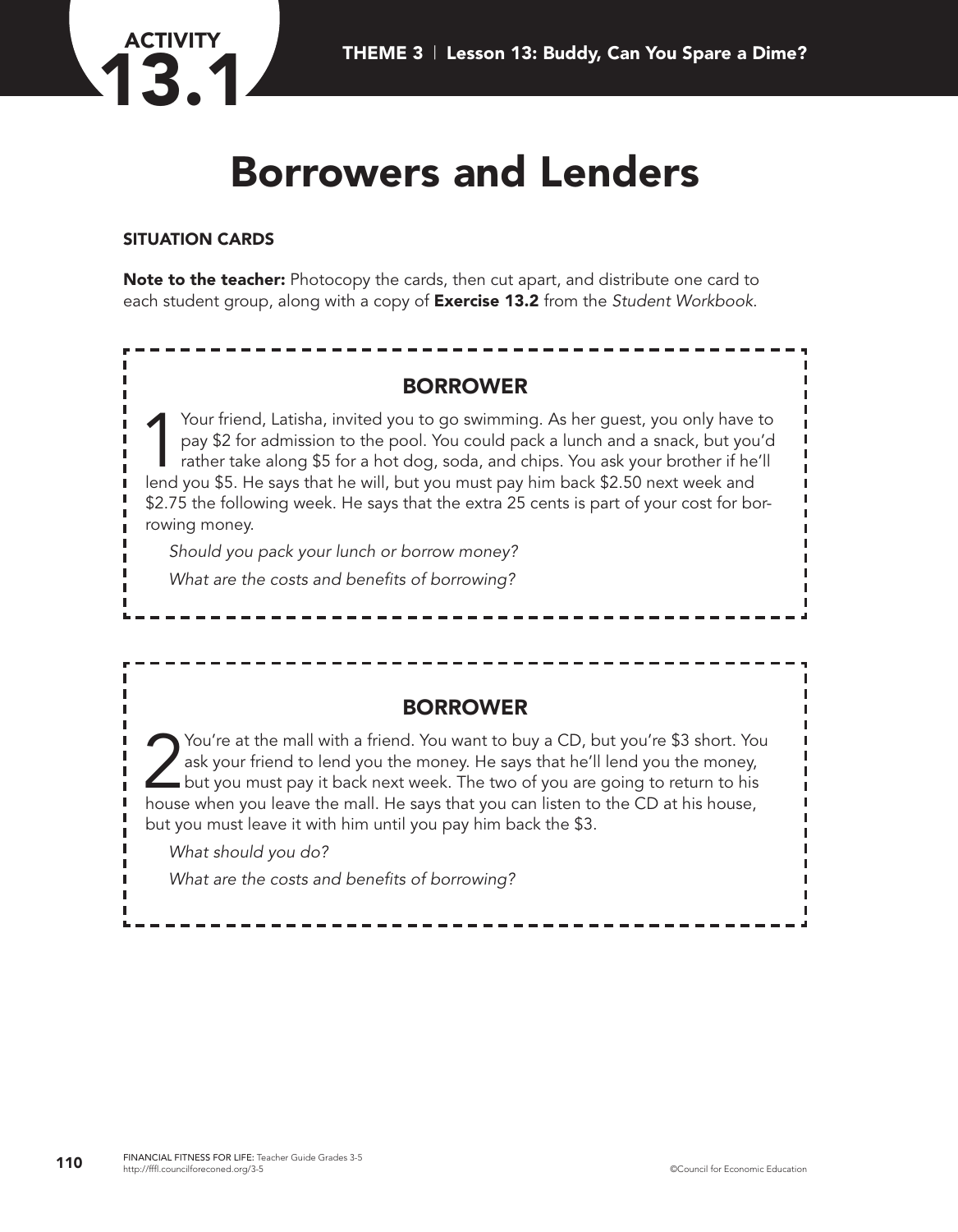

# **BORROWER**

Sou have been saving money to buy a certain bike. Yesterday you saw an advertisement for the bike, stating that the bike is on sale at a reduced price. The sale is really a great deal. The sale price is \$40 less than full tisement for the bike, stating that the bike is on sale at a reduced price. The sale is really a great deal. The sale price is \$40 less than full price. But you still don't have enough money saved. You decide to ask your older brother to lend you \$35. He says he'll think about lending you the money, but you'll have to work out a repayment schedule so you can repay him in seven weeks. And he expects you to pay \$1.75 in interest for the loan. This means you must pay him \$5 each week for seven weeks, plus \$1.75.

*Should you borrow the money or keep saving and hope that the bike will go on sale again sometime soon?*

*What are the costs and benefits of borrowing?*

### **BORROWER**

You and your cousin have decided to go together to buy your grandmother a<br>birthday gift. You have agreed to spend \$10 each, but you only have \$5. You<br>your mom if she'll lend you the \$5. She says that she may lend you the m birthday gift. You have agreed to spend \$10 each, but you only have \$5. You ask your mom if she'll lend you the \$5. She says that she may lend you the money if you agree to pay her back by the end of the month. That gives you three weeks. Also, your mom says, you must agree to baby-sit for your little brother on Friday afternoon for two hours, for free! You usually go to a friend's house on Friday afternoon.

*What should you do?*

*What are the costs and benefits of borrowing?*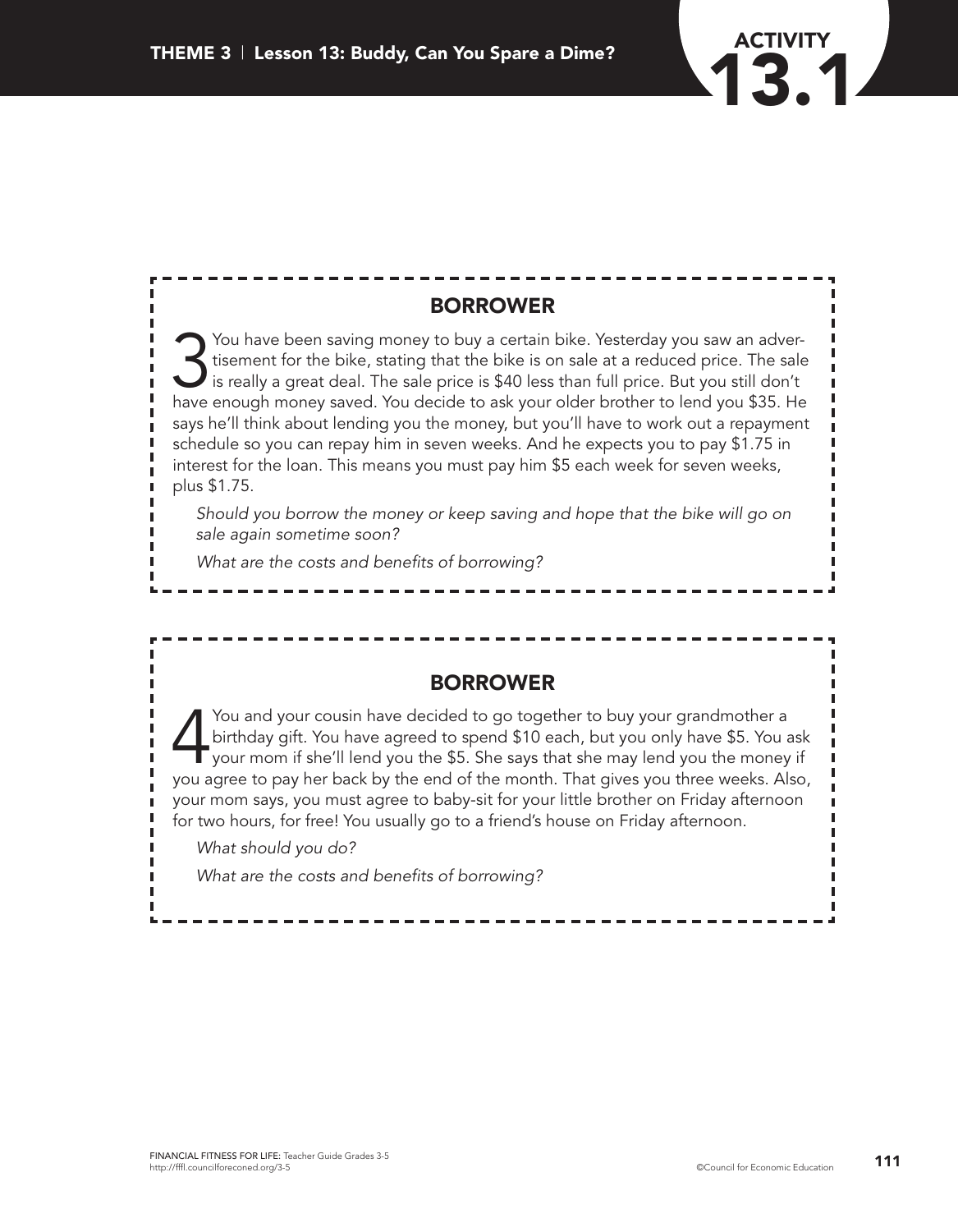



# **LENDER**

Your sister, Erin, has been invited to go swimming with a friend from school. She<br>has the \$2 she'll need for admission to the pool, but she wants to borrow \$5<br>from you for lunch. You told her you will consider lending her has the \$2 she'll need for admission to the pool, but she wants to borrow \$5 from you for lunch. You told her you will consider lending her the money but she will have to repay \$2.50 next week and \$2.75 the week after. The extra 25 cents is your payment for lending her the money. After all, if you lend her the \$5, you won't have it to spend for two weeks.

*Should you lend her the money or not?*

*What are the costs and benefits of lending?*

### **LENDER**

You're at the mall with a friend. He wants to buy a CD, but he's short \$3. He asks<br>you to lend him the \$3. You know that he doesn't always repay loans right away,<br>so you propose the following idea. You'll consider lending you to lend him the \$3. You know that he doesn't always repay loans right away, so you propose the following idea. You'll consider lending him the \$3. When the two of you go back to your house, you'll listen to the CD. Then you get to keep the CD at your house until he pays you the \$3.00.

*What should you do?*

*What are the costs and benefits of lending?*